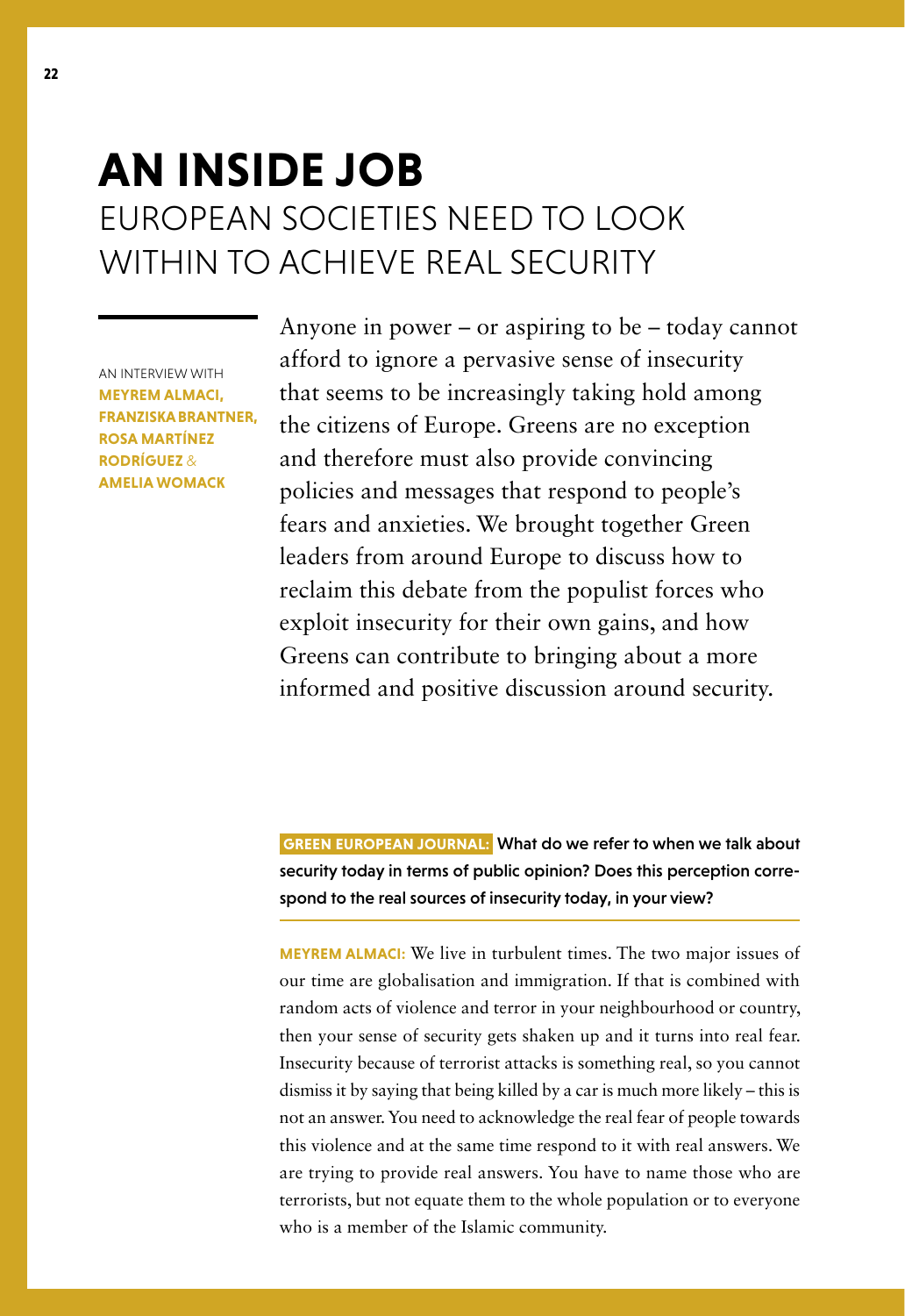But we see that this fear is not being met by real answers which respond to the root causes of this unrest, but rather is being aggravated and stoked by right-wing populistic forces. The only recipe they have, in the end, is to go back to a past that never existed – a Europe with new borders and everyone leaving after a Brexit, Frexit, and a Nexit. There is a different answer possible, and it is to acknowledge that every single one of us, Muslim or not, is equally threatened by these attacks. These attackers and terrorists do not discriminate in age or religion – they just randomly attack. So we should stick together and enhance our interconnectedness to be able to face these threats strongly and fiercely. And that includes also some repression and prevention, because that's the only way to tackle this problem.

What we need is a well-balanced policy in terms of security and social cohesion. In our parliament, we proposed an integrated plan for security and solidarity. Providing security means a strong intelligence service and well-organised police services. The second pillar – social cohesion – means connecting our citizens. Preventing people, young people mostly, from becoming isolated. Our goal should be to involve everyone in our country, our community of civilians. From that perspective, we need a stronger commitment from our governments.

**FRANZISKA BRANTNER:** I agree, security threats are real also in Germany. In Germany, we have

to improve the communication and coordination between intelligence, police, and security institutions of all the different federal states (Länder) and federal authorities. We know this is objectively necessary because we Greens are part of the government in 11 of the 16 federal states and not because we are giving in to ever increasing populist pressure. We need more manpower in the police as well as to improve and expand our prevention programmes. We know that young Germans are joining the war in Syria and Iraq. We need to figure out how they have been so radicalised that they are ready to fight and die, and how to prevent this radicalisation. There is a real security threat here but we must fight the stigmatisation of one religion or one group of people. Terrorists do use refugee routes in order to perpetrate their killings, but that does not mean refugees are terrorists. We need better European cooperation, better exchange of information, and better coordination for the necessary security operations, without ever losing sight that this also requires improved European coordination and cooperation on protecting human rights. We have to internalise and practice J.P. Curran's idea that "The price of freedom is eternal vigilance".

**AMELIA WOMACK:** How do you replace that culture of fear with one that respects engagement, vigilance, and solidarity? When it comes to security, there are no easy answers. Although we must make security our first priority, using military action to achieve that security must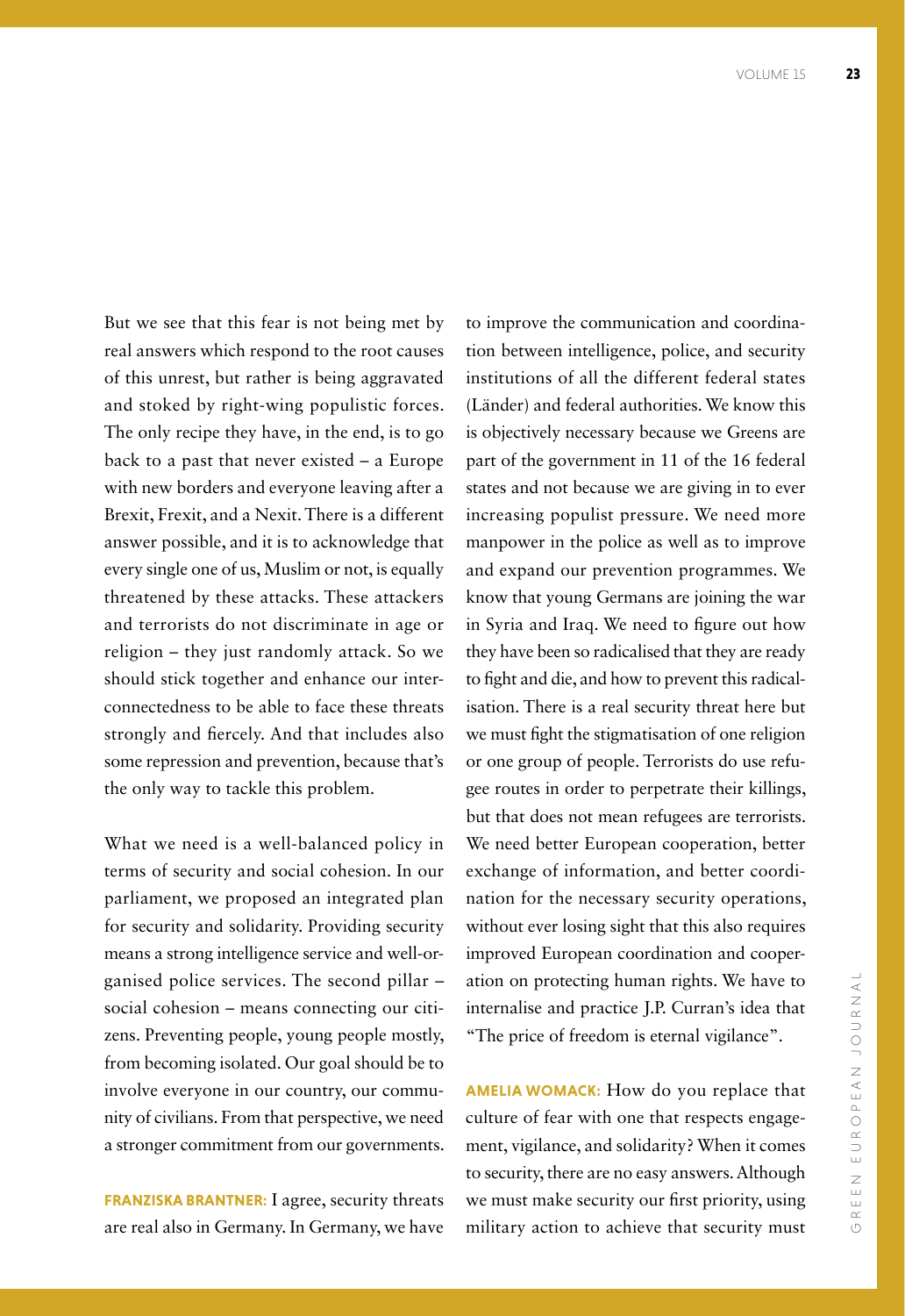be a last resort. We have been spending billions, here in the UK, on our trident missile system with the idea of having an independent nuclear deterrent. Those billions would

be better invested into addressing rising inequality and ensuring that people have true engagement in our communities, especially because cuts from our government, who are implementing an austerity agenda, are tearing our communities apart.



in the sense that people feel it in everyday life, for example through unemployment, poverty, precarity, and threats to welfare. In some cases, we can see very clearly how violence

> and economic and social consequences of the system go hand in hand. For example, in Spain when an eviction takes place, this often entails violent action on behalf of the authorities. So there needs to be a balance in society; if not then xenophobia and a sense that insecurity is

At the moment in the UK there is a policy called *'*Prevent' strategy, which sounds very progressive in terms of looking at the root causes of radicalisation. But, actually, it's turning our schools, our NHS, and our landlords into border controllers by making landlords, for example, check people's passports and records. This idea of prevention and anti-extremism being injected into parts of our society, although it sounds like it's trying to reduce the root causes, is simply driving a wedge between different groups – particularly Muslim groups – and the rest of society.

 **ROSA MARTÍNEZ RODRÍGUEZ:** I don't think insecurity is at the core of the public debate in Spain today, but of course, if there is an attack and people see it on the news, their concern increases. The concept of insecurity is widening, due to migration and refugees can flare up.

But I want to point out that there is a kind of violence which is increasing in Spain and that is violence against women, sexual attacks and gender-based violence. I have the impression that women today feel more insecure than ten years ago. As Greens, we should also make the point that in Europe, the insecurity of women is still an issue and one that no one is talking about. A woman is far more likely to be murdered, attacked, abused, or raped than to be killed in a jihadist attack. And focusing on this aspect could help us as Greens to dismantle this populist vision of security linked to foreigners, and to broaden it to all types of violence and insecurity. Because this is a clear form of violence and insecurity – but as it's not coming from outside, we don't think about it in the same way.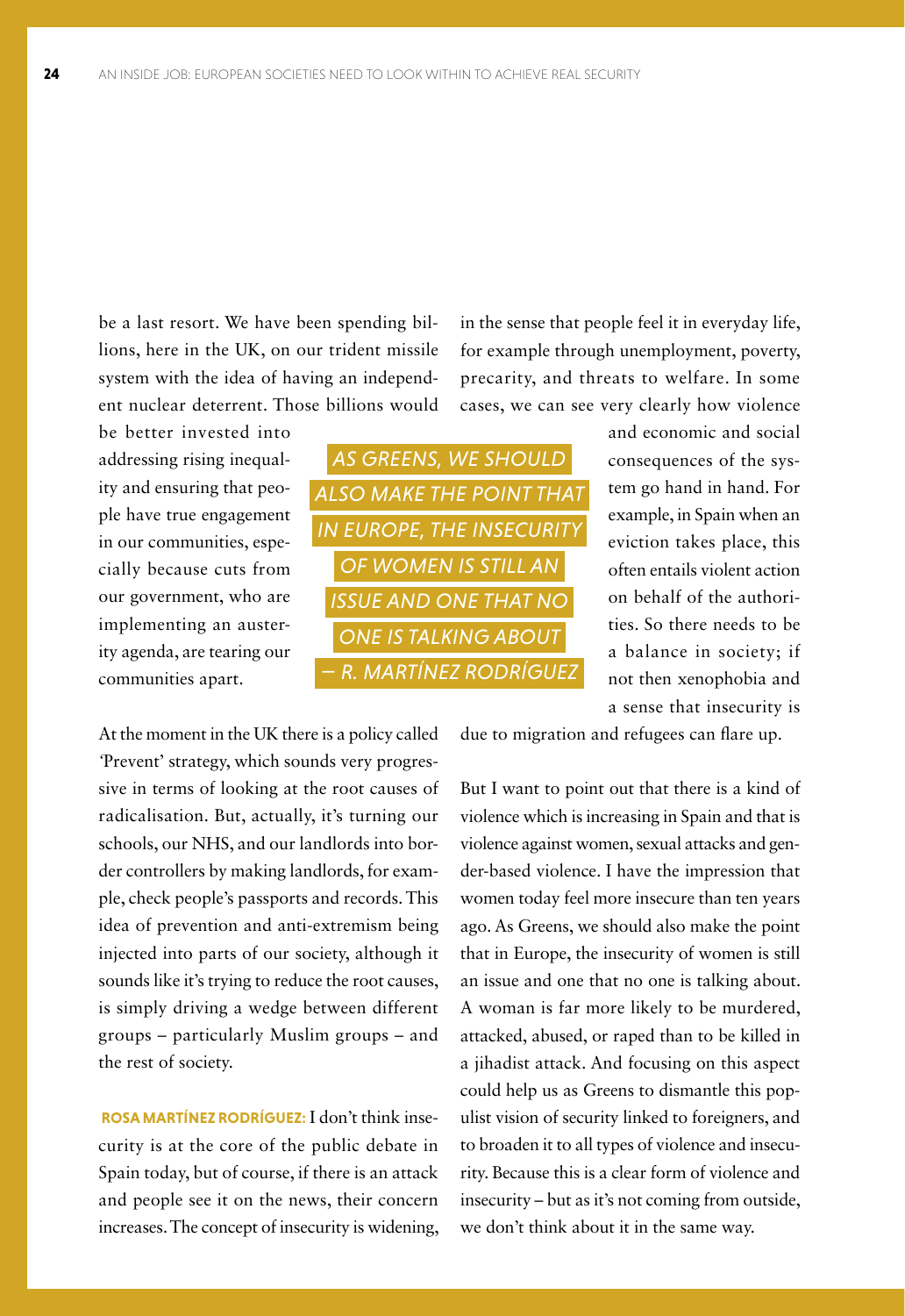**FRANZISKA BRANTNER:** This is a big issue in Germany, which is very much linked to the refugee crisis. It is challenging for us Greens to acknowledge that the new arrivals very often do not share our 40 years of feminist debates and the transformation this has brought about in society. Thus it is a challenge to find good answers whilst not trivialising the endemic violence against women still existing in Germany. The German electorate demands from us policies and measures to effectively protect women, and at the same time they expect us to defend refugees, immigrants, and minorities. We have to give plausible and understandable answers to people's fears and expectations. If we fail to do this, we give the populists a free ride.

**MEYREM ALMACI:** I think we, as Greens, already have the answer to that. The emancipation of women and that of minorities are not mutually exclusive. By being very firm in saying that violence or restricting the freedom of women is never acceptable, you open the possibility to discuss how women can achieve their freedom, and there are different paths to achieving it. What we have to do is make sure there is more diversity in the women's rights movement. But, if you don't name the problem, someone else will name it and generalise it. By naming it, you can bring in the nuances to the debate. If you don't start by very clearly saying that this is not acceptable, no one will feel secure and no one will listen to the next level of your message.

How do we respond to the violent rhetoric and the securitisation discourse that we see unleashed and legitimised by national populist forces today?

**MEYREM ALMACI:** People like Trump, Le Pen, and Wilders are false prophets. The way to tackle these populists is to try to create a new cohesion at the European level. We have to be clear on who can be our allies in the future to face our threats. We know that Salafism and radicalism is on the rise here in Belgium, yet the country's foreign policy towards Saudi Arabia, who sponsors these groups, ignores this. It's good that we are investing in security systems, but if we are looking at prevention, there is a lot of talk but never any walking the walk – there's no budget there. We need to protect war victims from becoming victims of new security legislation. In Belgium, just as in many other European countries, the authorities knew who the needles in the haystack – the terrorists – were. They had them on their radar, but did nothing with that information. The answer is not to make the haystack bigger, but rather to take the needles out of it.

In addition, we do need an emotional answer to fear. For that we have to make sure that we all work together. We know that information about potential attackers is often reported by members of the same community. If we can somehow connect with people who are pro-democracy, regardless of religion or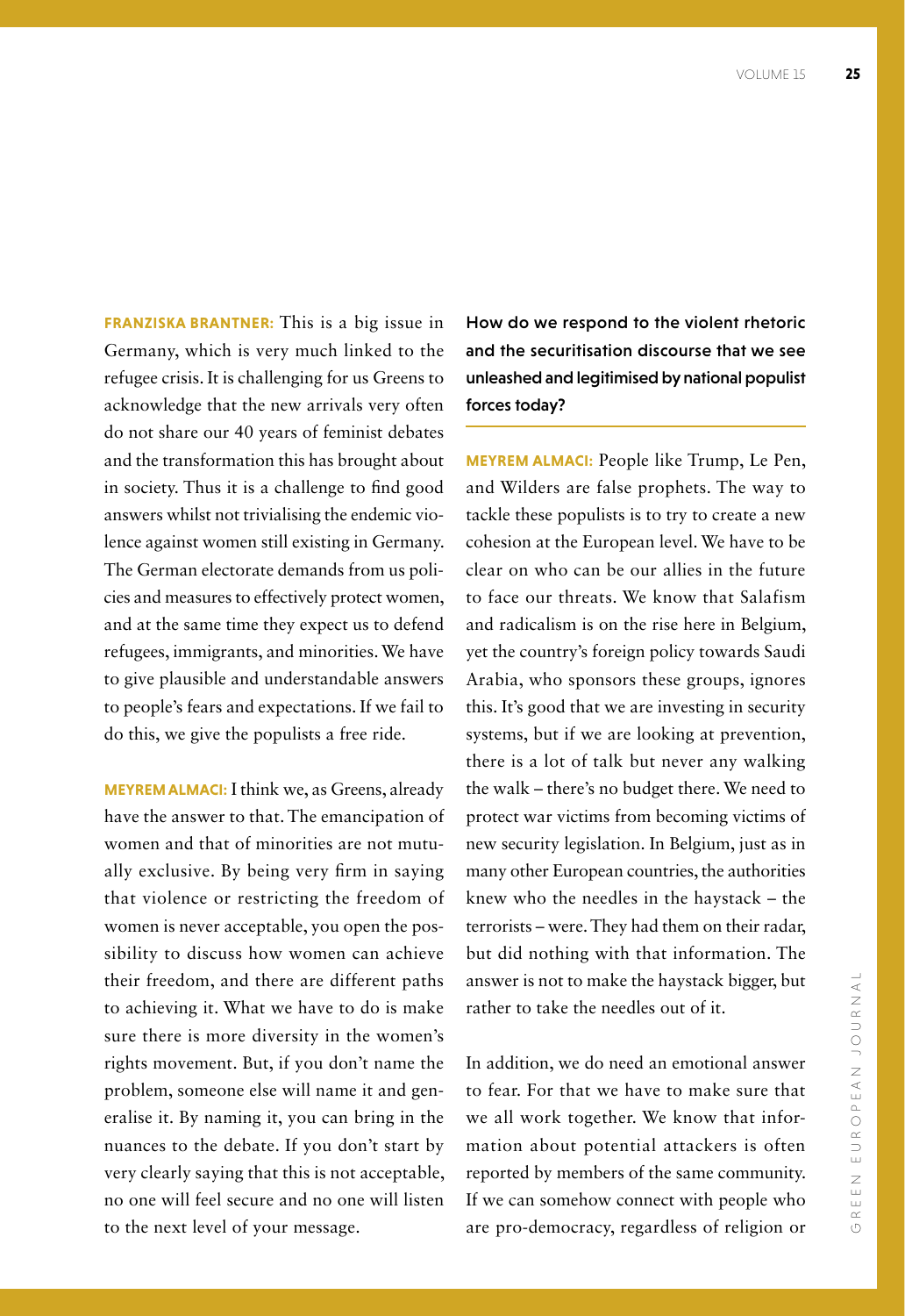

background, this could be a very strong emotional basis on which to build community in a positive way in a response to the negative discourses of populists.

**ROSA MARTÍNEZ RODRÍGUEZ:** I agree that we need to connect with people. As Greens, we are often not very good at dealing with people's emotions, fears, and expectations. We see politics as a rational space but we need to acknowledge that political decisions are made on a basis that is not always rational. In recent years, Green parties have tried to sound more connected to people. In terms of insecurity, we need to acknowledge and recognise people's concerns. I think that Greens are good at conveying the whole picture on many issues. Our proposals are usually comprehensive, cover all aspects and dimensions, and are aimed at eradicating the problem, not alleviating it. If that's the case, Greens should approach the root of terrorism, not only in Europe, but

across the world. It's not just a question of police or security measures, but also a general strategy, focusing on poverty, education, foreign policy, not only in Europe but in other countries, too.

**AMELIA WOMACK:** In the UK, we've seen the rise of the populist Right and even the rise of the far-right movement, the British National Party, who have been getting seats in local councils, despite the lack of evidence underpinning their ideas. They claim to have silver bullets to absolutely every problem that people face, whereas our approach is more analytical. We have to be very clear that people are facing issues around housing, wages, poverty, access to healthcare – we have to acknowledge that first and foremost. We need to be very clear that we will not allow the failure of our government policies to be blamed on migration or on these groups who are least to blame for our problems. That's always a hard message to get across.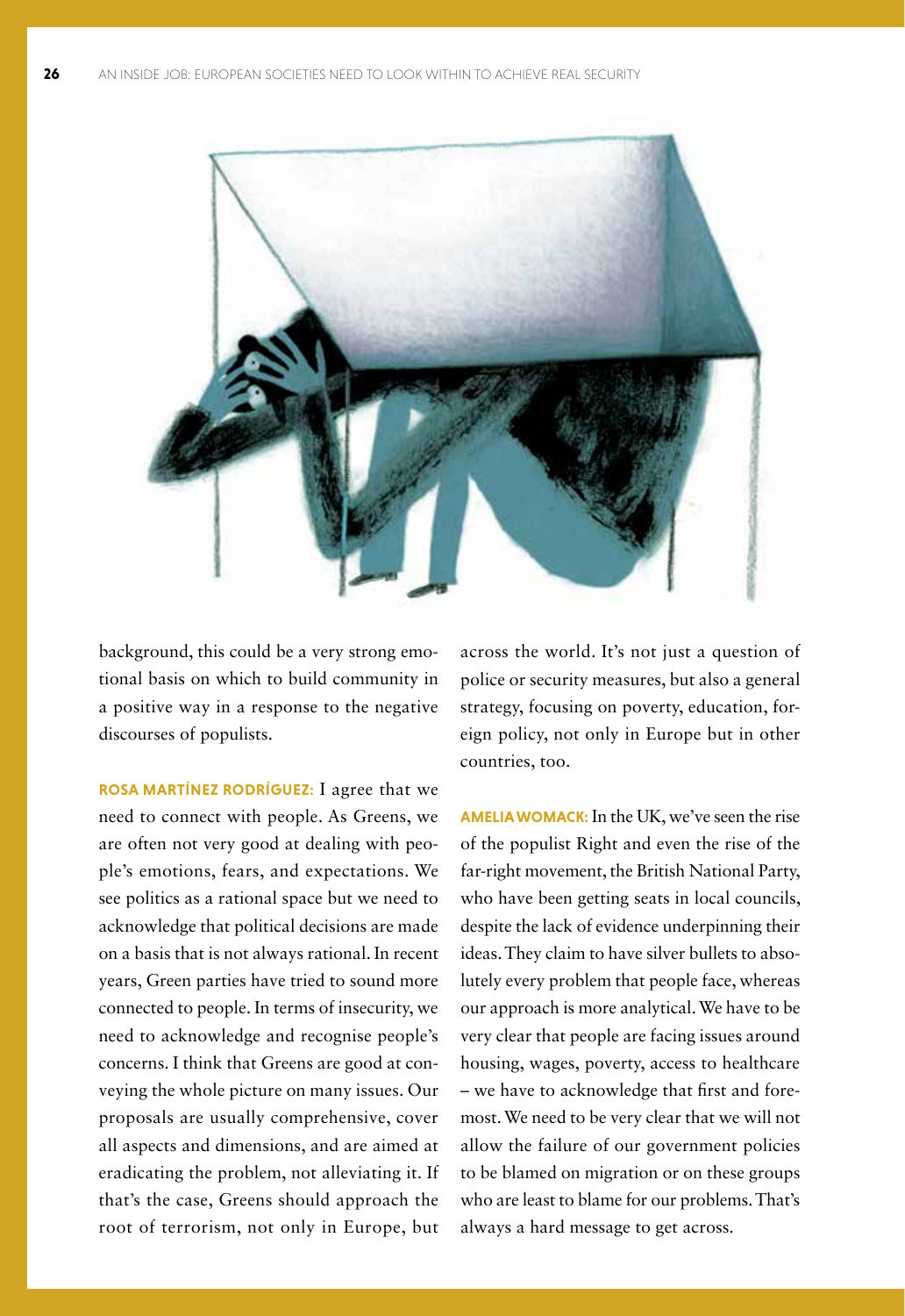**FRANZISKA BRANTNER:** We defend our open society and our liberty – that's what distinguishes us from terrorists. We don't want to be like them; it's our responsibility to fight the good fight to protect our values. We are proud of our pluralistic societies, we enjoy the European way of life, and we will not let it be destroyed either by terrorists or by those who try to sell nationalism, discrimination, and hatred as the proper answers to the present insecurity. We have to address inequalities, education, inclusion, and emancipation in our society and, yes, we do have specific security problems to solve. In Germany, it starts with massively improving the working relations of our 16 federally independent police forces and intelligence services.

What would be distinctive about Green measures to address insecurity? What might a Green interior minister, a Green minister of home affairs, or a Green minister of defence do differently? And how would they pay for it?

**FRANZISKA BRANTNER:** Greens do not rely on populist speculation when something happens. We are the ones asking the difficult questions about why things happen. We have the ambition to improve security by getting the necessary manpower to implement our laws rather than tightening laws unnecessarily. We include all people and we make sure that they can trust our institutions, whatever God they pray to, wherever they come from. When it comes to defence, we have a European approach. We are developing European defence concepts, looking to create synergies to optimise our defence spending. That is our Green distinctiveness. If I were defence minister I would look and work for shared European answers.

In terms of home affairs, we have a very good track record here in Germany, at the state level. Whenever we have been part of the government, on justice and home affairs, we have put our focus on inclusion, on upholding human rights, we have increased manpower when and where it was needed. We increased the number of police officers, we invested in local police forces, and we improved safety measures and prevention policies locally. We generally need better implementation of the law rather than new security packages every other week. For that to work you need people. Maybe it is easier in Germany due to our financial situation; we don't have to choose between education and police, we can afford both.

On the prevention front, we are providing inclusive education systems and opportunities for people with different backgrounds. That's part of the answer, not the full picture. In Germany, experience teaches us that if people don't trust their institutions, they don't come and report things, so it's essential to have faith in the institutions. That prevents terror attacks and that saves lives.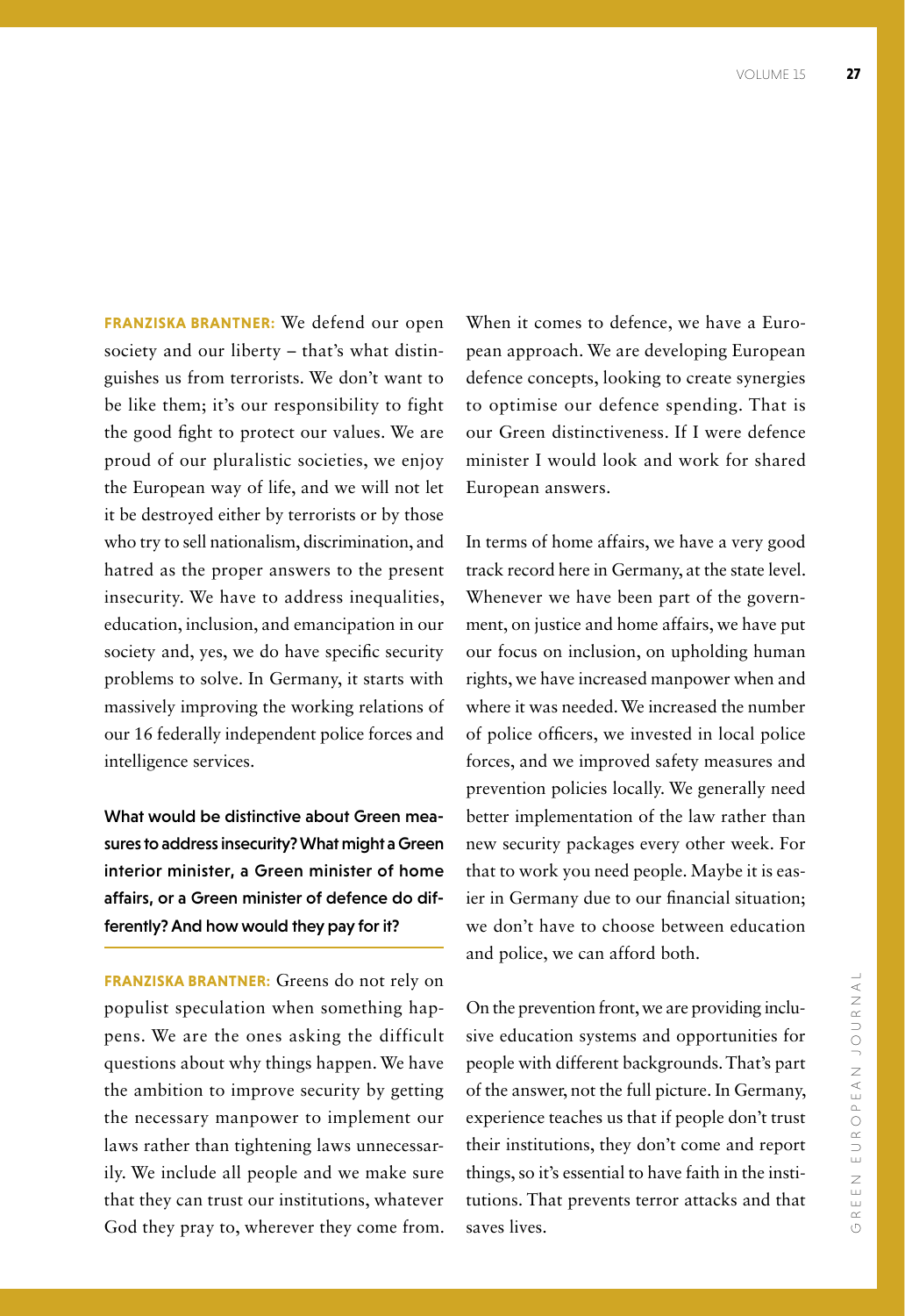

 **ROSA MARTÍNEZ RODRÍGUEZ:** I'm not sure which Green would accept such an office! Jokes aside, I think there's a real debate about whether we as Greens should enter into areas where we are not as comfortable to change things, even if it means compromising on our principles. In terms of security policy, be it in defence or in interior affairs, I think that we should always apply the principles of transparency and accountability that are essential for democracy. In Spain, the police forces and the army are often in places where there is a lack of democracy and equal opportunities. As Greens we should also put human rights at the core of any policies and try to give answers to the specific kind of violence being perpetrated against certain groups – such as women, as I stressed earlier. If we do not take this specificity into account in our societies, I think it would be neglecting the reality that there are many different sorts of violence in our society.

**MEYREM ALMACI:** In terms of the financial implications, there is an aspect that could make a huge difference, and that is stopping the financial flows of radical groups. It is possible at a the European level, yet it isn't being done, because it would also mean addressing the issue of tax havens. It's a question of political will.

We know we could save a lot of money by removing the root of the problem. But the nature of our political systems makes it difficult to have a long-term perspective, so we try to find quick fixes in a short space of time, even if it's more expensive in the long run. I think we are over-spending on security, with symbolic measures that are not necessarily effective, and underspending on prevention. That debate, on what is effective, should be at the centre of Green policy-making.

**FRANZISKA BRANTNER:** As chairwoman of the crisis-prevention sub-committee in the Bundestag, we will have our next session on the financing of terrorism. It is a priority issue in Germany.

**AMELIA WOMACK:** Any true review of security, as we discussed, needs to look at the impact of the arms industry and the instances where we are